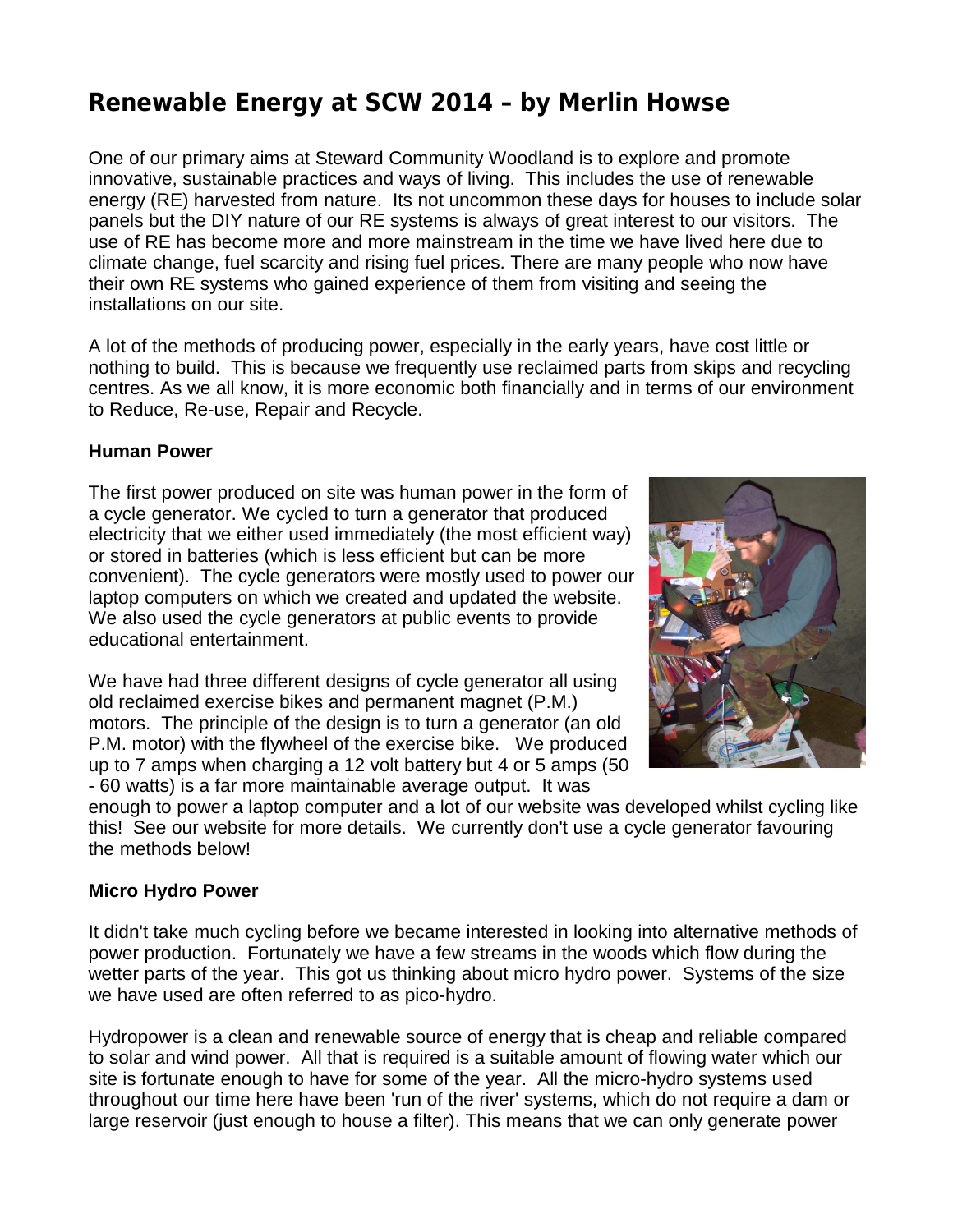from them when there is natural water flowing in the streams and we are unable to store power in a reservoir.

Our first hydro system was built at no cost using only reclaimed parts, drawing less than one litre per second from the stream. This system produced only 12 watts of power at an efficiency of less than 10%. But having spent no money on the project this was a good return and kept us in lighting and some computing over the winter of 2000 without having to pedal our cycle generators.

This worked OK, but we got frustrated with frequent blockages within the casing. We eventually switched to what was basically a four inch diameter plastic paddle wheel. This item was previously the cooling fan on the back of a large induction motor. This is turned with a jet of water from the penstock (pipe). It proved to be slightly more efficient than the pump impeller and blockages were less frequent to due the size of the jet.

Having established that it is perfectly possible to use reused pumps or even a simple paddle wheel - we decided to buy a professionally fabricated pelton wheel so that we could compare the performance differences.

We purchased, with grant funding, a 4" diameter bronze cast pelton wheel and after being unsuccessful at obtaining second hand larger diameter pipe for three years, we decided to buy new 150m x 2.5" plastic pipe with some of the remaining grant money. Still in the spirit of previous designs we used a reclaimed valve and mounting for the jet at the bottom and an old onion bag over an old fan housing in a salvaged plastic bath for the filter at the top. The generator used for this setup was a reclaimed Whirlpool washing machine P.M. motor.



This meant we could double our head (height the water comes down from) and minimise friction losses giving us 35-40 meters of head and a possible flow much greater than previous systems due to the increased diameter of pipe used. As a result, we produced 100 watts without using much more water than on our previous system.

The most we produced from this system was 300w but we had two problems with that, firstly that the generator started overheating and secondly that we weren't using that much power (we're not used to it you see) and the batteries started over charging.



Our current system has the same filter and penstock but uses a pre-built turgo turbine unit that has been lent to us by a friend. This unit produces 200-300w at mains voltage. This higher voltage means less losses in the wires and also that we can use the power directly with mains devices. We also use battery chargers to store power for later use or for when we need to use power tools that require more than 300w. This unit has proved very reliable compared to previous systems with a slightly higher efficiency.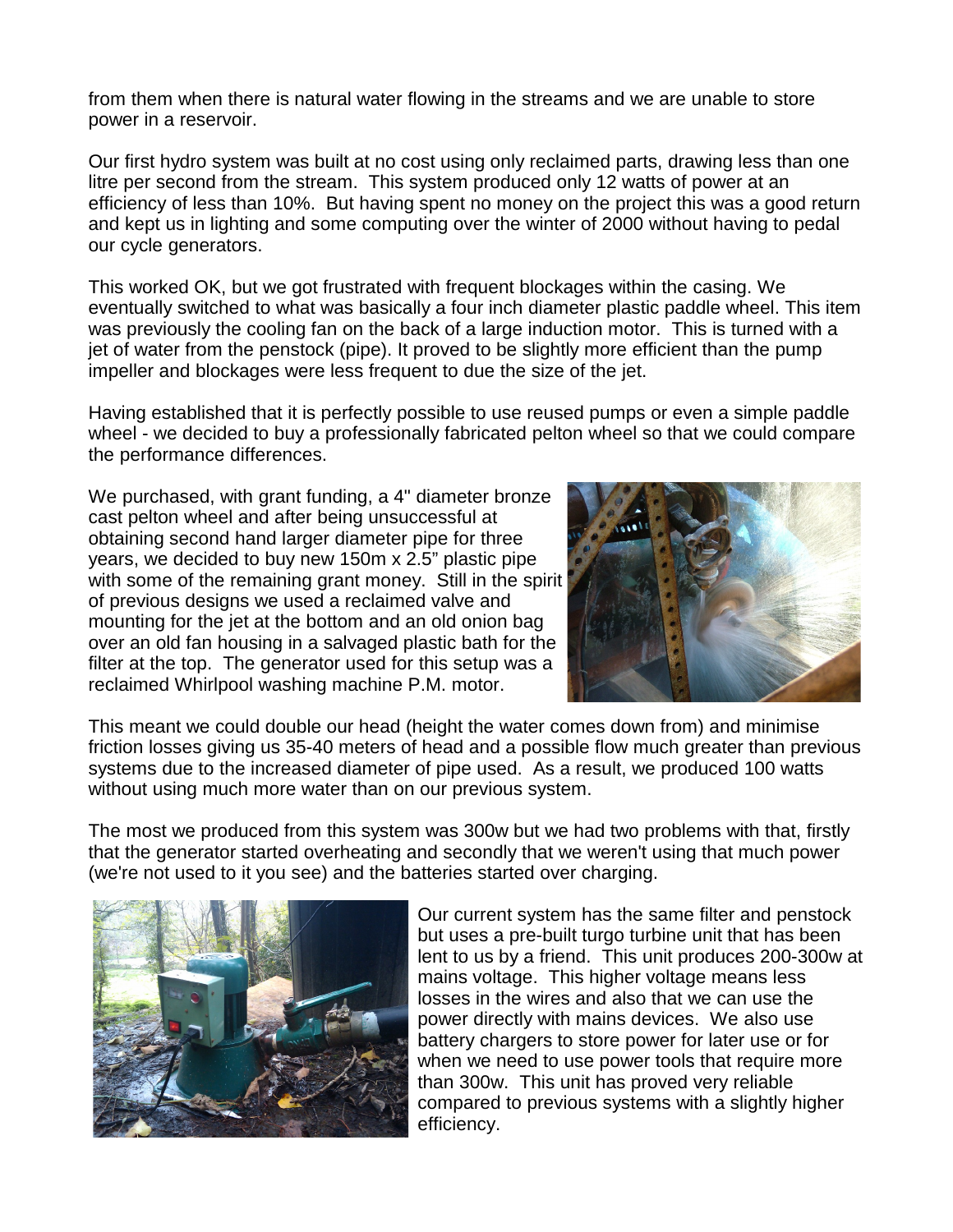As an average micro hydro electricity production is possible for about 5 months of the year. This equates to 3600 hours of generation. In later years, we have improved the efficiency of the water turbine and hence the power output is now approximately 250w.

Current rate of production:

- = 3600 x 250w
- = **900Kwh per year**

## **Solar Power**

Photovoltaic solar panels are not something you can easily knock up in the home workshop! They involve a large industrial, chemical manufacturing process, and they are expensive. They are useful, however, if other sources of power are not available in the area. They are low maintenance and once the energy cost of production is covered (2-3 years currently) they are a good renewable source of energy. We have had various types of solar panels over the time we have lived here.

They are very convenient and make up the summer shortfall when the micro hydro is not operational. Of course, we use much less power in the summer with longer days and less forestry work.

PV solar is not uncommon these days but most systems are installed by qualified installers (which is necessary for grid connection and feed in tariffs) and often the consumers understand little about their workings. Our solar panels are a good example of an easy DIY off-grid



solution to renewable energy and most visitors are interested to see how this works.

Currently we have 800w of solar on the communal system and some households have independent systems adding up to 2320w. This makes a total of 3.12Kw

In the UK climate 1KW of PV solar panels will produce approximately 750KWh of electricity over a year.

Current rate of production:

 $= 3.12 \times 750$ 

= **2340Kwh per year**

## **Wood gasification**

Wood gasification is a process where wood is burned in such a way that the flammable gas can be extracted before combustion. This wood gas can then be used either directly for heating or it can be filtered, cooled and fed into a converted petrol engine. This can then be used to drive machinery, a vehicle (as was common during the fuel shortage of the second world war) or a generator.